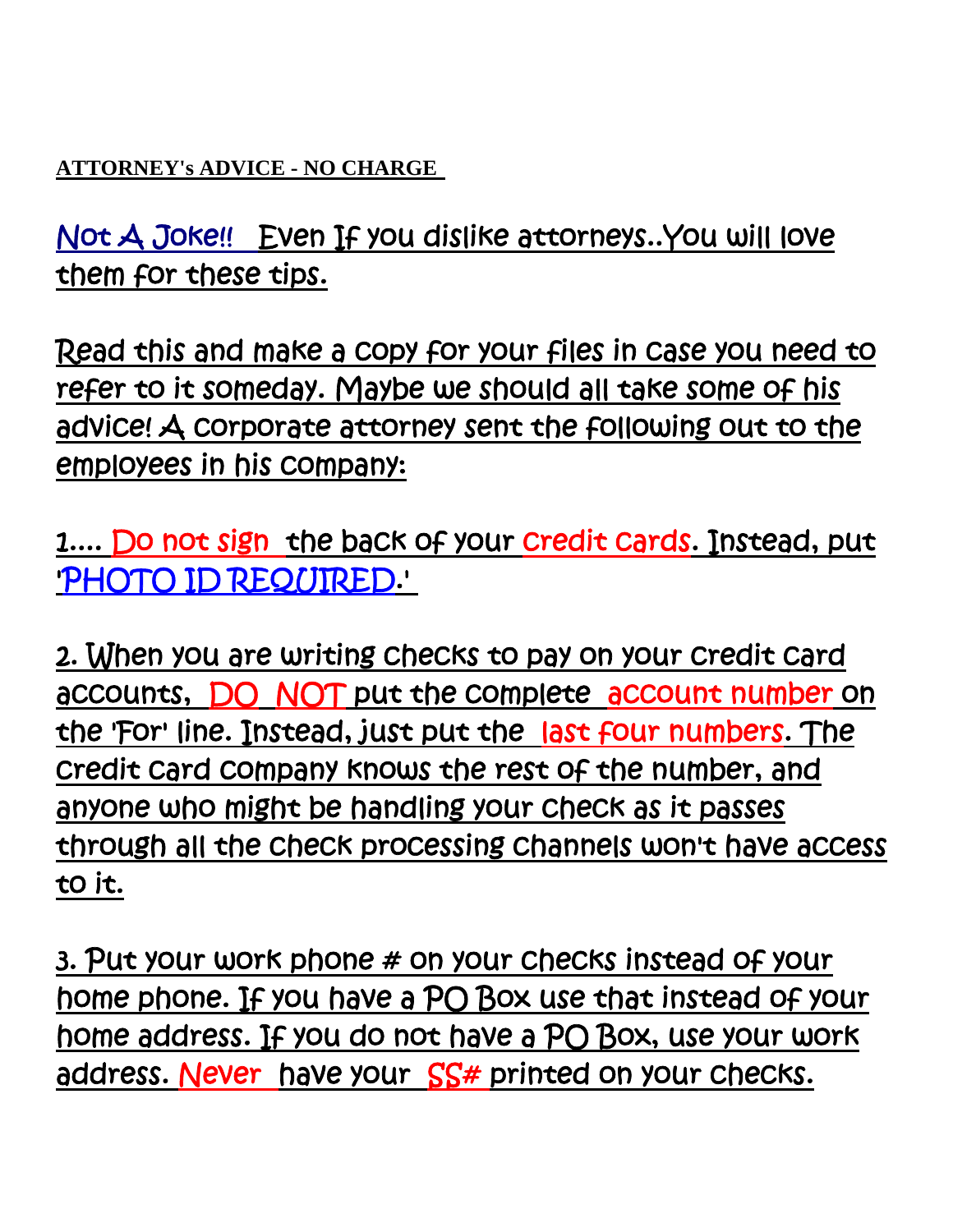(DUH!) You can add it if it is necessary. But if you have It printed, anyone can get it.

4. Place the contents of your wallet **on a** photocopy machine. Do both sides of each license, credit card, etc. You will know what you had in your wallet and all of the account numbers and phone numbers to call and cancel..... Keep the photocopy in a safe place.

I also carry a photocopy of my passport when I travel either here or abroad. We've all heard horror stories about fraud that's committed on us in stealing a Name, address, Social Security number, credit cards.

Unfortunately, I, an attorney, have first hand knowledge because my wallet was stolen last month... Within a week, the thieves ordered an expensive monthly cell phone package, applied for a VISA credit card, had a credit line approved to buy a Gateway computer, received a PIN number from DMV to change my driving record information online, and more. But here's some critical information to limit the damagein case this happens to you or someone you know:

5. We have been told we should cancel our credit cards immediately. But the key is having the toll free numbers and your card numbers handy so you know whom to call. Keep those where you can find them.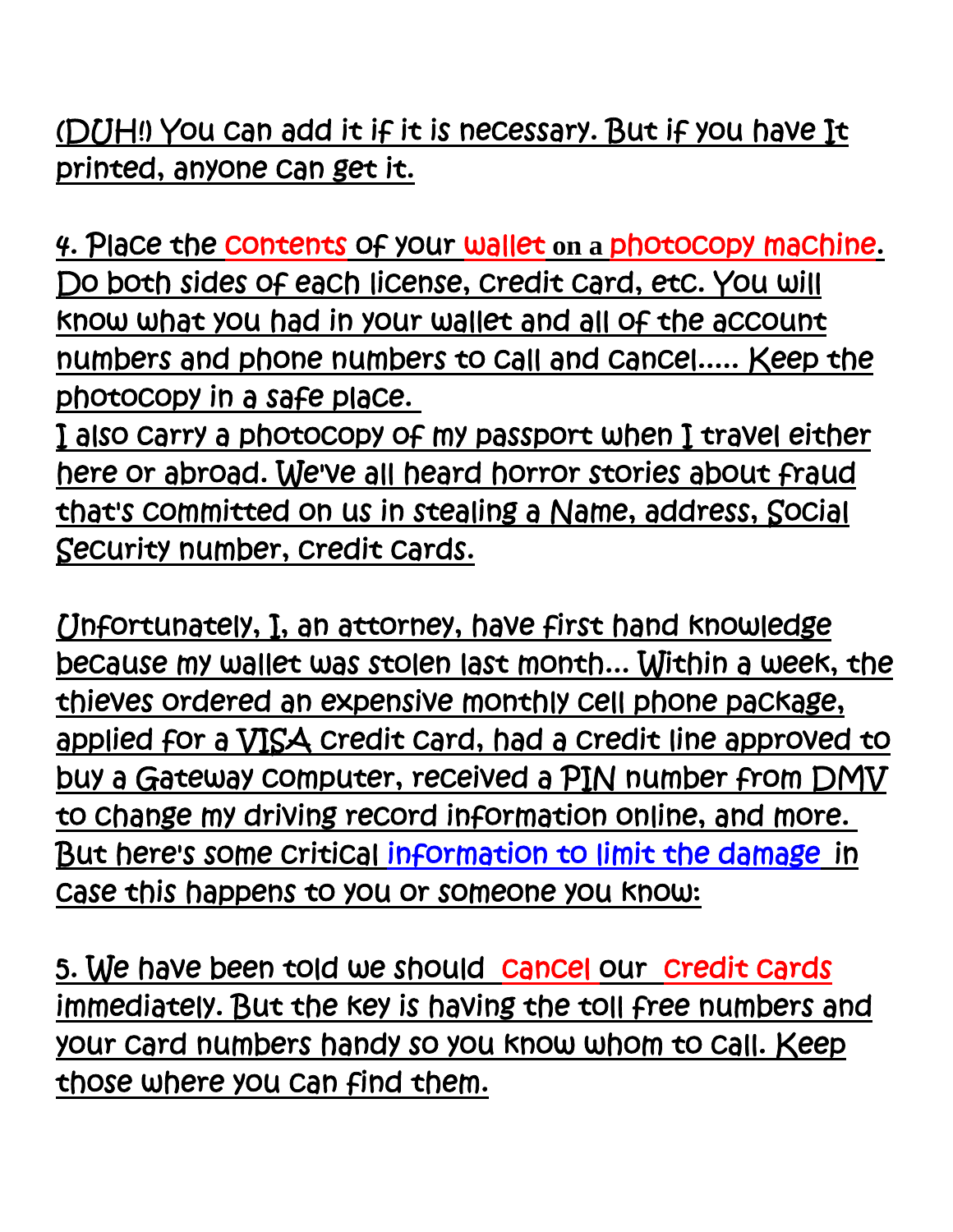6. File a police report immediately in the jurisdiction where your credit cards, etc., were stolen. This proves to credit providers you were diligent, and this is a first step toward an investigation (if there ever is one).

But here's what is perhaps most important of all: (I never even thought to do this.) 7. Call the 3 national credit reporting organizations immediately to place a fraud alert on your name and also call the Social Security fraud line number. I had never heard of doing that until advised by a bank that called to tell me an application for credit was made over the Internet in my name.

The alert means any company that checks your credit knows your information was stolen, and they have to contact you by phone to authorize new credit.

By the time I was advised to do this, almost two weeks after the theft, all the damage had been done. There are records of all the credit checks initiated by the thieves' purchases, none of which I knew about before placing the alert. Since then, no additional damage has been done, and the thieves threw my wallet away this weekend (someone turned it in). It seems to have stopped them dead in their tracks..